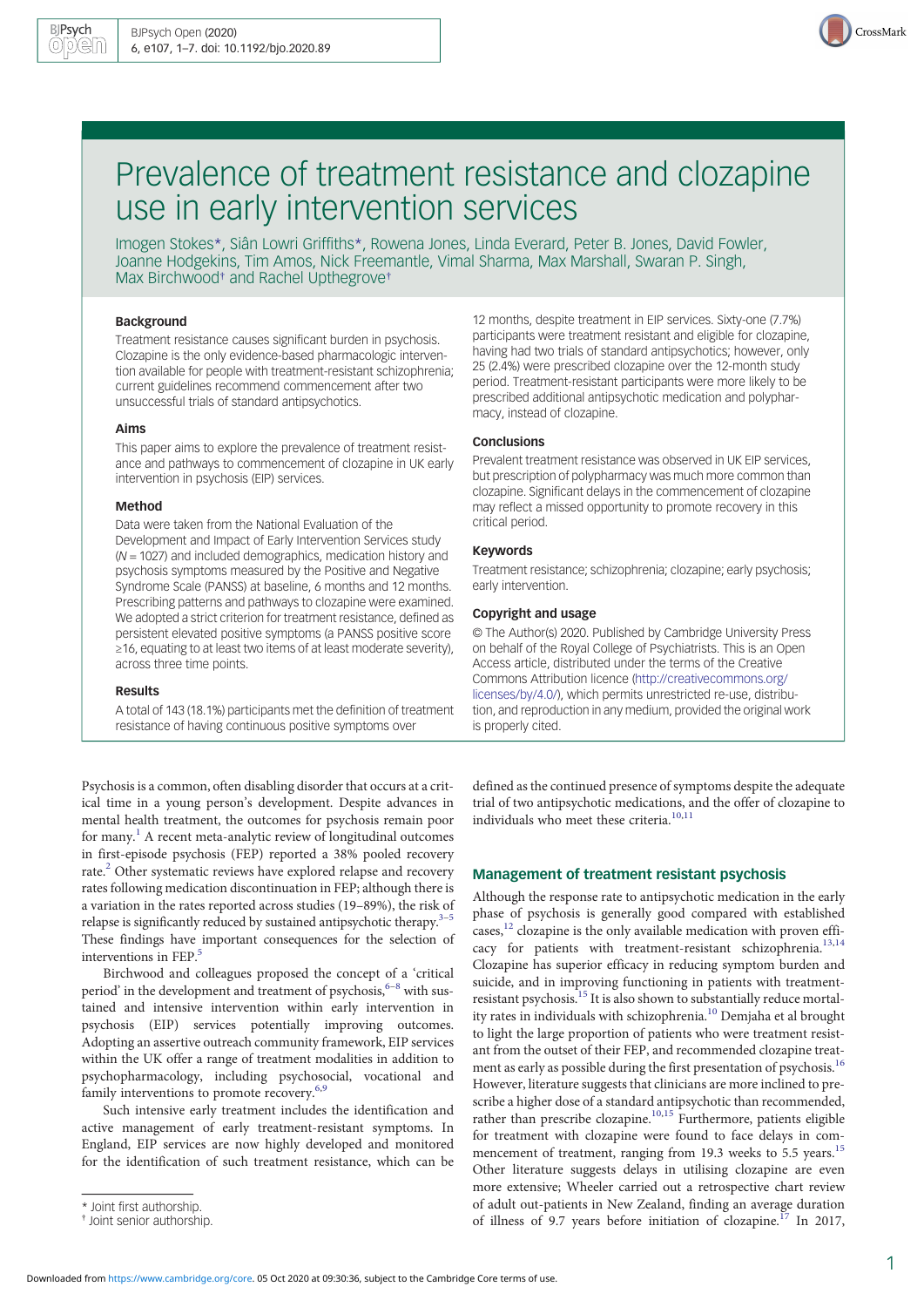Doyle et al studied a cohort of patients with FEP and demonstrated that clozapine was significantly underutilised, yet after the initiation of clozapine, the mean number of hospital admissions significantly reduced.<sup>[18](#page-6-0)</sup>

# The present study

The National Evaluation of the Development and Impact of Early Intervention Services (EDEN) study is the largest cohort study of young people with FEP, who received care under comprehensive early intervention services in the UK.<sup>19</sup> This paper aims to utilise this comprehensive, longitudinal study data to present the prescribing patterns of antipsychotic medication and present the pathways to, and prescribing of, clozapine for treatment of early treatmentresistant psychosis.[11](#page-6-0) Furthermore, this paper aims to explore the wider prescribing patterns of psychiatrists in UK-based EIP services in the pharmacologic management of FEP.

# Method

#### Study overview

Data used were from the longitudinal, seven-site UK National EDEN study. Recruitment concluded in April 2009, with the final 12-month follow-up completed by April 2010.<sup>[19](#page-6-0)</sup> Data for this paper included patient demographics, full medication history and Positive and Negative Syndrome Scale (PANSS) score.<sup>[20](#page-6-0)</sup> Pathways for those with treatment resistance both with and without clozapine, and the co-prescribing of other psychotropic mediation (e.g. antidepressants), are presented.

The authors assert that all procedures contributing to this work comply with the ethical standards of the relevant national and institutional committees on human experimentation and with the Helsinki Declaration of 1975, as revised in 2008. All procedures involving human patients were approved by Suffolk Local Research Ethics Committee, UK (approval number 05/Q0102/44). Written or verbal informed consent was obtained from all patients. Verbal consent was witnessed and formally recorded.

# Inclusion and exclusion criteria

The National EDEN studies enrolled patients with FEP (ICD-10 diagnosis codes F29, F20, F25, F31, F32.0-F32.1, F32.3 and  $F30.2<sup>21</sup>$ ) from early intervention services across England, including Birmingham, Cornwall, Cambridge, Norwich and Lancashire. As the study progressed, four other early intervention services were added into the study to increase the diversity of demographics; these included Solihull, Cheshire and Wirral, Peterborough and Kings Lynn. The National EDEN studies included consented patients aged 14–35 years, with a first presentation of psychosis symptoms; see Birchwood et al for the full study description.<sup>[19](#page-6-0)</sup>

## Baseline and follow-up measures

The National EDEN study recorded baseline demographics of the entire cohort  $(N = 1027)$ , in addition to full medication record. Severity of psychosis symptoms was measured with the PANSS, which is a widely used and validated scale.<sup>[19](#page-6-0),[20](#page-6-0)</sup> These measures were collected at baseline, 6 months and 12 months, by trained research assistants.

Although there are clear international criteria for remission, the agreed definitions for treatment resistance in established schizophrenia require repeated episodes and functional impair-ment.<sup>[13,22,23](#page-6-0)</sup> There are no internationally agreed criteria for treatment resistance after first episode, where diagnoses are more fluid, and positive symptoms are generally more responsive.<sup>[24](#page-6-0)</sup>

Therefore, in line with previous literature, we used strict criteria for persistent positive symptoms ('treatment resistance') of a PANSS positive score  $\geq$ 16 (equating to at least two positive items of at least moderate severity) at all three time points, to capture those participants most likely to be unresponsive to antipsychotic medication after FEP.<sup>[16](#page-6-0)</sup> Those identified as having treatment resistance, and who had been treated with at least two different antipsychotic medication, were identified as eligible for clozapine. $^{25,26}$  $^{25,26}$  $^{25,26}$  $^{25,26}$  $^{25,26}$ 

#### Analysis

The prescribing patterns at baseline were explored descriptively to determine the overall percentage of each medication type prescribed for the full sample ( $N = 1027$ ). A percentage breakdown of medication class (e.g. antipsychotic, antidepressant, mood stabilisers and anxiolytics) was calculated to explore comorbid prescribing within the cohort. To explore polypharmacy within the treatment-resistant patient cohort, the full prescribing history from baseline to 12 months was scrutinised; the prescribing history was examined for co-prescribing of antipsychotics and for co-prescribing of antipsychotics with an antidepressant. The duration of clozapine prescriptions was also examined within the group prescribed clozapine.

#### Results

## **Sample**

A total of 1027 participants consented to participate in the National EDEN study, of which 75% ( $n = 791$ ) were successfully followed up from study entry to 12-month follow-up, with high retention of data across clinical measures.<sup>[19](#page-6-0)</sup> The full baseline sample had a mean age of 23 years (s.d. 5.08), 69% were male and 73% were White. Based on Operational Criteria Checklist (OPCRIT) criteria,<sup>[27](#page-6-0)</sup> the majority of the sample (47%) had a diagnosis of schizophrenia spectrum dis-order (ICD-10 diagnosis codes F29, F20 and F25).<sup>[19](#page-6-0)</sup> The sample characteristics for the 791 individuals followed up to 12 months were as follows: mean age 22.58 (s.d. 4.96), 68.4% male and 74.2% White (see [Table 1](#page-2-0)). OPCRIT diagnoses were only assessed at baseline.

A total of 143 participants were identified as treatment resistant by a continuously raised PANSS positive subscore total of ≥16 at baseline, 6 months and 12 months. Of these, 61 were eligible for clozapine based on having treatment-resistant symptoms and having been treated with at least two different antipsychotic medications. See [Table 1](#page-2-0) for sample characteristics of the treatment-resistant groups.

Only 25 participants had been offered a prescription of clozapine by the 12-month time point, including 9 that had been identified as treatment resistant by the defined criteria, and 16 who had been started on clozapine where treatment resistance had not been captured at the follow-up time points. A further 56 participants were identified as treatment resistant and eligible for clozapine (meeting our criteria for treatment resistance and having been treated with two or more antipsychotic medications), but were not prescribed clozapine over the 12-month period.

# Prescribing patterns

A total of 1746 individual (psychotropic) medications were prescribed across the full sample  $(N = 1027)$  at baseline ([Table 2](#page-2-0)). There were 1157 prescriptions for antipsychotics (66.3% of all prescriptions), 334 prescriptions for antidepressants (19.1% of all prescriptions), 334 prescriptions for anxiolytics (11.9% of all prescriptions) and 47 prescriptions for mood stabilisers (2.7% of all prescriptions), 6 of which of were lithium carbonate (0.3% of all prescriptions, 12.8% of mood stabiliser prescriptions).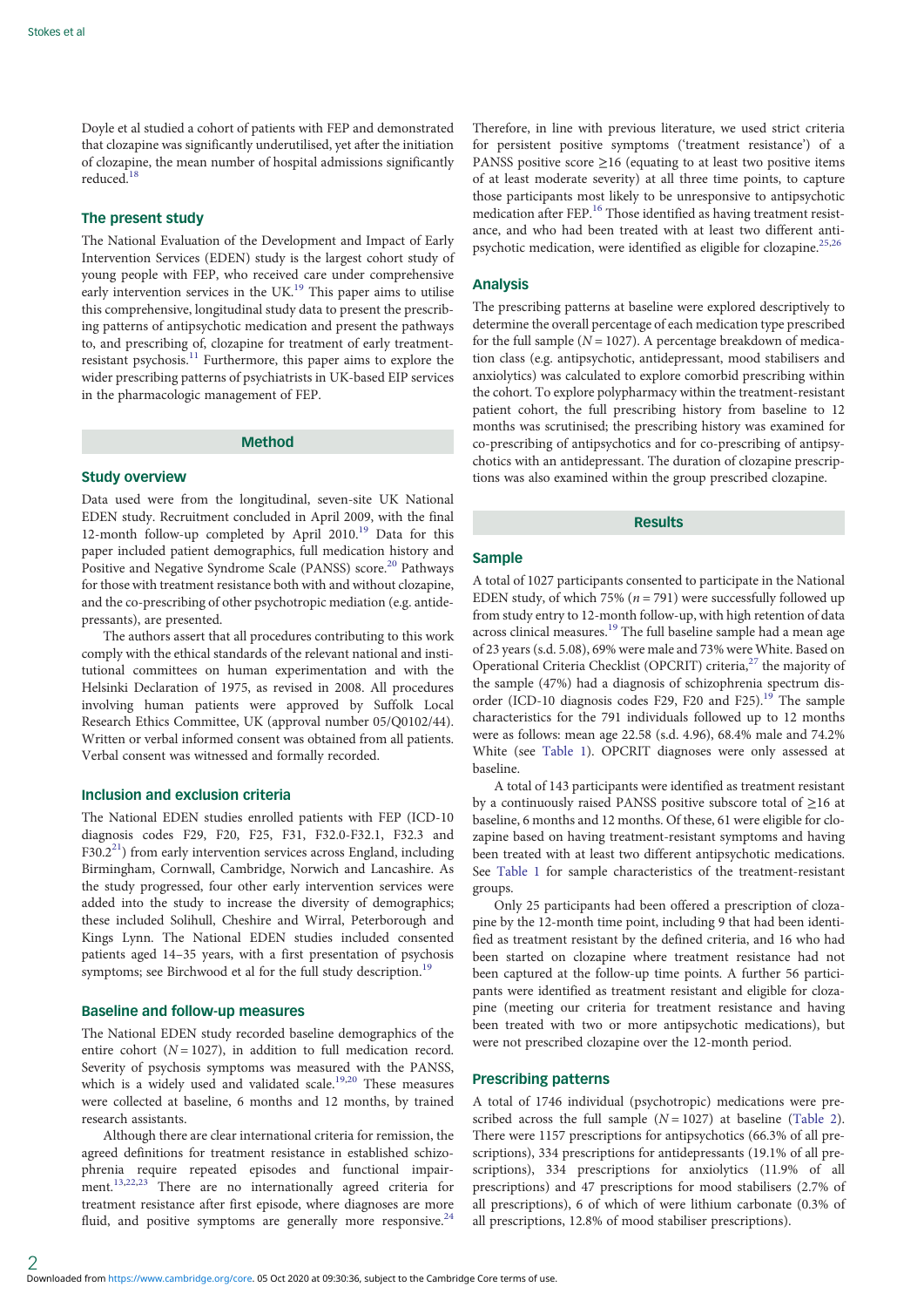<span id="page-2-0"></span>

| Table 1<br>Baseline sample characteristics by treatment group                                                                             |                                        |                                  |                              |         |  |  |
|-------------------------------------------------------------------------------------------------------------------------------------------|----------------------------------------|----------------------------------|------------------------------|---------|--|--|
|                                                                                                                                           | Full sample at baseline ( $N = 1027$ ) | Non-clozapine group ( $n = 56$ ) | Clozapine group ( $n = 25$ ) | P value |  |  |
| Age at onset                                                                                                                              |                                        |                                  |                              |         |  |  |
| Mean (s.d.)                                                                                                                               | 23 (5.08)                              | 22.93 (5.01)                     | 22.12 (4.89)                 | 0.501   |  |  |
| 95% CI                                                                                                                                    |                                        | 21.59-24.27                      | 20.10-24.14                  |         |  |  |
| Gender                                                                                                                                    |                                        |                                  |                              |         |  |  |
| Male                                                                                                                                      | 709 (69.0%)                            | 40 (71.4%)                       | 15 (60.0%)                   |         |  |  |
| Female                                                                                                                                    | 250 (31.0%)                            | 16 (28.6%)                       | 10 (40.0%)                   | 0.309   |  |  |
| Ethnicity                                                                                                                                 |                                        |                                  |                              |         |  |  |
| Asian                                                                                                                                     | 157 (15.3%)                            | 6(10.7%)                         | 8 (32.0%)                    |         |  |  |
| <b>Black</b>                                                                                                                              | 71 (6.9%)                              | 2(3.5%)                          | $2(8.0\%)$                   |         |  |  |
| Mixed                                                                                                                                     | 43 (4.2%)                              | 2(3.5%)                          | $1(4.0\%)$                   | 0.132   |  |  |
| White                                                                                                                                     | 750 (73.0%)                            | 45 (80.4%)                       | 14 (56.0%)                   |         |  |  |
| Other                                                                                                                                     | 6(0.6%)                                | $1(1.8\%)$                       | $0(0.0\%)$                   |         |  |  |
| ICD-10 Diagnosis                                                                                                                          |                                        |                                  |                              |         |  |  |
| Unspecified psychosis                                                                                                                     | 203 (19.8%)                            | 10 (17.9%)                       | 6(24.0%)                     |         |  |  |
| Schizophrenia                                                                                                                             | 478 (46.5%)                            | 35 (62.5%)                       | 15 (60.0%)                   |         |  |  |
| Schizoaffective                                                                                                                           | 70 (6.8%)                              | 2(3.5%)                          | $0(0.0\%)$                   |         |  |  |
| Bipolar affective disorder                                                                                                                | 19 (1.9%)                              | $5(8.9\%)$                       | $1(4.0\%)$                   | 0.578   |  |  |
| Mania with psychosis                                                                                                                      | 25 (2.4%)                              | $1(1.8\%)$                       | $0(0.0\%)$                   |         |  |  |
| Depressive disorder                                                                                                                       | 91 (8.9%)                              | $0(0.0\%)$                       | $0(0.0\%)$                   |         |  |  |
| Hypomania disorder                                                                                                                        | 10 (1.0%)                              | $0(0.0\%)$                       | $0(0.0\%)$                   |         |  |  |
| Undetermined                                                                                                                              | 131 (12.8%)                            | 3(5.4%)                          | $3(12.0\%)$                  |         |  |  |
| Ethnicity, gender and diagnoses in non-clozapine and clozapine groups, compared by chi-squared analysis, with a t-test performed for age. |                                        |                                  |                              |         |  |  |

| Breakdown of all prescriptions in the study sample<br>Table 2                       |                            |                              |  |  |  |
|-------------------------------------------------------------------------------------|----------------------------|------------------------------|--|--|--|
|                                                                                     |                            |                              |  |  |  |
| <b>Medication type</b>                                                              | Number of<br>prescriptions | Percentage of<br>prescribing |  |  |  |
| Breakdown of prescriptions ( $n = 1746$ ) from the full study sample ( $N = 1027$ ) |                            |                              |  |  |  |
| Antipsychotics                                                                      | 1157                       | 66.3%                        |  |  |  |
| Antidepressants                                                                     | 334                        | 19.1%                        |  |  |  |
| Anxiolytics                                                                         | 208                        | 11.9%                        |  |  |  |
| Mood stabilisers                                                                    | 47                         | 2.7%                         |  |  |  |
| Five most commonly prescribed antipsychotic medications (total                      |                            |                              |  |  |  |
| prescriptions $n = 1157$ ) from the full study sample ( $N = 1027$ )                |                            |                              |  |  |  |
| Olanzapine                                                                          | 412                        | 35.6%                        |  |  |  |
| Risperidone                                                                         | 339                        | 29.3%                        |  |  |  |
| Aripiprazole                                                                        | 125                        | 10.8%                        |  |  |  |
| Quetiapine                                                                          | 121                        | 10.5%                        |  |  |  |
| Haloperidol                                                                         | 46                         | 4.0%                         |  |  |  |
| Other                                                                               | 114                        | 9.9%                         |  |  |  |
| Five most commonly prescribed antidepressant medications (total                     |                            |                              |  |  |  |
| prescriptions $n = 334$ ) from the full study sample ( $N = 1027$ )                 |                            |                              |  |  |  |
| Citalopram                                                                          | 151                        | 45.2%                        |  |  |  |
| Fluoxetine                                                                          | 90                         | 26.9%                        |  |  |  |
| Mirtazapine                                                                         | 37                         | 11.1%                        |  |  |  |
| Sertraline                                                                          | 23                         | 6.9%                         |  |  |  |
| Escitalopram                                                                        | 11                         | 3.3%                         |  |  |  |
| Other                                                                               | 22                         | 6.6%                         |  |  |  |
| Breakdown of the polypharmacy in the 'treatment resistant' (persistently            |                            |                              |  |  |  |
| raised PANSS positive score) group ( $n = 143$ )                                    |                            |                              |  |  |  |
| Co-prescribed two                                                                   | 54                         | 37.8%                        |  |  |  |
| antipsychotics                                                                      |                            |                              |  |  |  |
| Co-prescribed three                                                                 | 9                          | 6.3%                         |  |  |  |
| antipsychotics                                                                      |                            |                              |  |  |  |
| Co-prescribed four                                                                  | 4                          | 2.3%                         |  |  |  |
| antipsychotics                                                                      |                            |                              |  |  |  |
| Co-prescribed an                                                                    | 57                         | 39.9%                        |  |  |  |
| antidepressant with an                                                              |                            |                              |  |  |  |
| antipsychotic                                                                       |                            |                              |  |  |  |
| Co-prescribed an                                                                    | 15                         | 10.4%                        |  |  |  |
| antidepressant with two                                                             |                            |                              |  |  |  |
| antipsychotics                                                                      |                            |                              |  |  |  |
| Co-prescribed an                                                                    | 3                          | 2.1%                         |  |  |  |
| antidepressant with three                                                           |                            |                              |  |  |  |
| antipsychotics                                                                      |                            |                              |  |  |  |
| Co-prescribed an                                                                    | 1                          | 0.7%                         |  |  |  |
| antidepressant with four                                                            |                            |                              |  |  |  |
| antipsychotics                                                                      |                            |                              |  |  |  |
|                                                                                     |                            |                              |  |  |  |
| PANSS, Positive and Negative Syndrome Scale.                                        |                            |                              |  |  |  |

Analysis of all antipsychotic prescriptions ( $n = 1157$ ) showed that the five most commonly prescribed antipsychotics were olanzapine (19.4%), risperidone (7.2%), aripiprazole (6.9%), quetiapine (2.6%) and haloperidol (1.7%). In comparison, clozapine made up only 0.3% of antipsychotic prescriptions.

Analysis of all antidepressant prescriptions  $(n = 334)$  showed that the five most commonly prescribed antidepressants were citalopram (45.2%), fluoxetine (26.9%), mirtazapine (11.1%), sertraline (6.9%) and escitalopram (3.3%).

# Prescribing in treatment-resistant participants

Analysis of polypharmacy in the treatment-resistant group showed that, within the 12-month follow-up window, 54 (37.8%) participants were co-prescribed two antipsychotics, 9 (6.3%) were co-prescribed three antipsychotics and 4 (2.3%) were co-prescribed four antipsychotics. Moreover, the analysis found that many participants were co-prescribed antidepressants with an antipsychotic: 57

| Average medication adherence score for the treatment-<br>Table 3<br>resistant group compared with the remaining study sample |                                                            |                                             |                     |         |  |  |  |  |
|------------------------------------------------------------------------------------------------------------------------------|------------------------------------------------------------|---------------------------------------------|---------------------|---------|--|--|--|--|
|                                                                                                                              | Study sample<br>(non-treatment<br>resistant), $n =$<br>871 | Treatment-<br>resistant<br>group, $n = 156$ | $\chi^2$            | P value |  |  |  |  |
| Medication adherence, n (%)<br>Complete<br>refusal                                                                           | 10 (1.5%)                                                  | 4(2.8%)                                     |                     |         |  |  |  |  |
| Partial refusal<br>Accepts only                                                                                              | 31 (4.8%)<br>39 (6.0%)                                     | 10 (6.9%)<br>17 (11.8%)                     | 9.7 v. 5.5<br>23.16 | 0.001   |  |  |  |  |
| because it is<br>compulsory                                                                                                  |                                                            |                                             |                     |         |  |  |  |  |
| Occasional<br>reluctance                                                                                                     | 51 (7.9%)                                                  | 17 (11.8%)                                  |                     |         |  |  |  |  |
| Passive<br>acceptance                                                                                                        | 158 (24.4%)                                                | 30 (20.8%)                                  |                     |         |  |  |  |  |
| Moderate<br>participation                                                                                                    | 130 (20.1%)                                                | 39 (27.1%)                                  |                     |         |  |  |  |  |
| Active<br>participation                                                                                                      | 229 (35.3%)                                                | 27 (18.8%)                                  |                     |         |  |  |  |  |
| Missing<br>cases                                                                                                             | 223                                                        | 12                                          |                     |         |  |  |  |  |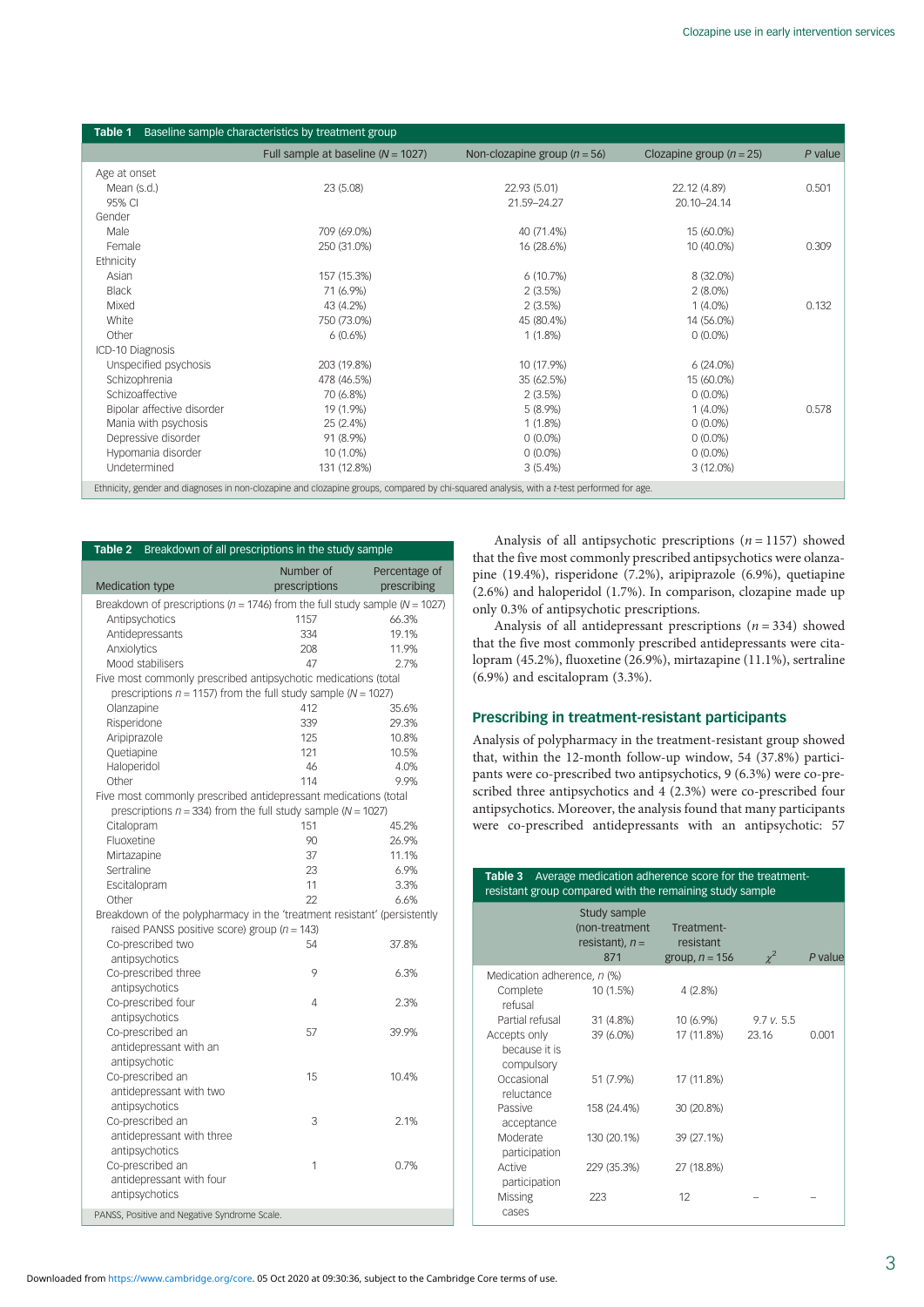(39.9%) participants were co-prescribed an antidepressant with a single antipsychotic, 15 (10.4%) were co-prescribed alongside two antipsychotics, 3 (2.1%) were co-prescribed alongside three antipsychotics and 1 person (0.7%) was co-prescribed an antidepressant alongside four antipsychotics.

With regards to medication adherence, there was a significant difference between adherence ratings of the treatment-resistant group compared with the remaining participants (not identified as treatment resistant). Less than a quarter of the treatment-resistant group (18.8%) were actively engaged with their treatment, and 9.7% refused (or partially refused) their treatment [\(Table 3](#page-2-0)). This is compared with 35% and 5.5%, respectively, in the remaining sample [\(Table 3](#page-2-0)).

# Pathways to clozapine

Participants were trialled on up to five different antipsychotics before being prescribed clozapine: 4% of patients were not trialled on an antipsychotic before being prescribed clozapine, 24% were prescribed after one antipsychotic, 44% were prescribed after two antipsychotics, 16% were prescribed after three antipsychotics, 8% were prescribed after four antipsychotics and 4% were prescribed after five antipsychotics. The mean duration of time spent on clozapine was 5.44 months, and the median duration of clozapine was 5.50 months (see [Fig. 1](#page-4-0)).

Furthermore, before being prescribed clozapine, 4% of patients were not trialled on a second-generation antipsychotic, 32% were prescribed one non-clozapine second-generation antipsychotic, 52% were prescribed two different non-clozapine second-generation antipsychotics, 0% were prescribed three different non-clozapine second-generation antipsychotics and 12% were prescribed four different non-clozapine second-generation antipsychotics (see [Fig. 1\)](#page-4-0).

# **Discussion**

This data examination has described the prescribing practice and patterns to clozapine use in a large, national sample of individuals with FEP, with several findings of note. First, treatment resistance (here defined as a persistently raised PANSS positive score) is common in early intervention services, with nearly 20% of individuals having persistent high levels of symptoms despite intensive EIP care. Second, despite continuing positive symptoms, a large number of individuals remain on the same initial medication, and hence did not meet the eligibility criteria for clozapine treatment. Of those who were eligible, low numbers were prescribed clozapine. Second-generation antipsychotics were prescribed for the majority of FEP individuals, with nearly 20% of antipsychotic prescriptions at baseline being olanzapine. A total of 39.9% of participants were co-prescribed an antidepressant with an antipsychotic, and 37.8% of participants were co-prescribed at least two antipsychotics.

The rates of treatment resistance in our large sample are comparable with those found by Demjaha et al, who reported that 23% of patients experiencing FEP were treatment resistant, as defined by National Institute of Health and Care Excellence (NICE) guidelines from a sample of 323 participants experiencing FEP, studied from first contact to 10-year follow-up, from services across south-east London and Nottingham.<sup>16</sup>

All participants in the National EDEN study were recruited from highly concordant, specialist early interventions services, and this highlights the fact that despite intensive psychosocial interventions offered as standard in EIP services, treatment resistance does emerge,<sup>[19](#page-6-0)</sup> and may need specialist attention. Notably, some participants were trialled on up to five antipsychotics before being prescribed clozapine. These findings indicate a clear stasis in treatment progression, despite patients demonstrating persistent symptoms on their current regime. Two longitudinal studies have shown that of those who were identified as treatment resistant, 70% with first-episode schizophrenia and 84% with FEP were treatment resistant from illness onset, highlighting that prompt consideration of clozapine may be beneficial in this group. $28,16$ 

National guidelines and early intervention quality standards advocate use of clozapine for schizophrenia for illness 'that has not improved despite the sequential use of adequate doses of at least two different antipsychotic drugs'.<sup>[25](#page-6-0)</sup> At least one of the drugs should be a non-clozapine second-generation antipsychotic.<sup>2</sup> However, there appears to be a hesitancy to prescribe clozapine for eligible patients, with only a minority of patients in this sample prescribed clozapine after being trialled on two different antipsychotics.

It is apparent from our analysis that clinicians are continuing ineffective antipsychotics and/or trying augmentation with additional antipsychotics and antidepressants. Thompson et al found a similar rate (32.6%) of participants received adjunct psychotropic medications before their prescription of clozapine, despite the lack of robust evidence for antipsychotic polypharmacy[.29](#page-6-0) Although data from Thompson et al and our study is relatively old, since the National EDEN study data collection concluded in 2012, it appears that there have not been any significant advances in antipsychotic treatments for FEP in this time frame. Recent National Audit data also does not suggest that clozapine prescriptions are dramatically improving; among those eligible for clozapine, pre-scription rates have increased by 5% since 2017.<sup>[30](#page-6-0)</sup> It is also interesting to note the common prescription of olanzapine, given both the considerable side-effect burden, risk of metabolic syndrome and explicit NICE guidance on the use of olanzapine in young people under the age of 18 years, which advises that weight and body mass index monitoring is needed, but not often completed, with olanzapine[.31,32](#page-6-0) There is a concern that young people are being exposed to metabolic risk and being set on the path to metabolic dysfunction early in the course of psychosis, without sufficient consideration for the longer-term risks. $31$  Further, given the lack of evidence of a significantly enhanced therapeutic benefit of olanzapine in FEP,<sup>[33](#page-6-0)</sup> the Schizophrenia Patient Outcome Research Team do not recommend the use of olanzapine as a first-line treatment in FEP.<sup>[34](#page-6-0)</sup>

It would be speculative to comment on the reasons for such a low clozapine-prescribing rate in EIP; however, despite their specialist psychosocial interventions, it is possible that medical management and clozapine have not featured as prominently as needed in the development of EIP services. Another potential barrier to clozapine prescribing in the UK is lack of experience or knowledge in the initiation of clozapine in the community, which may be an increased issue in areas of limited in-patient beds. In 2015, Tungaraza and Farooq conducted a survey of 243 consultant psychiatrists and identified notable knowledge deficits with regard to the efficacy, risks and benefits of clozapine; results showed that 42.7% of psychiatrists were not aware that clozapine can reduce substance use, 33% were not aware that the risk of agranulocytosis changes with time, and 20% were not aware of the benefits of clozapine in reducing risk of suicide. $35$  Furthermore, there are concerns regarding the known side-effects of clozapine, such as neutropenia and potentially fatal agranulocytosis, that are recognised to deter psychiatrists from prescribing clozapine, especially in community settings.<sup>[35](#page-6-0),[36](#page-6-0)</sup> Despite these reluctancies, a recent longitudinal study demonstrated that clozapine use was not associated with higher risk of severe physical morbidity; in fact, clozapine was associated with a substantially decreased mortality rate.<sup>[37](#page-6-0)</sup>

In another survey of clinical staff conducted by Gee et al, the most commonly stated boundary to clozapine prescribing was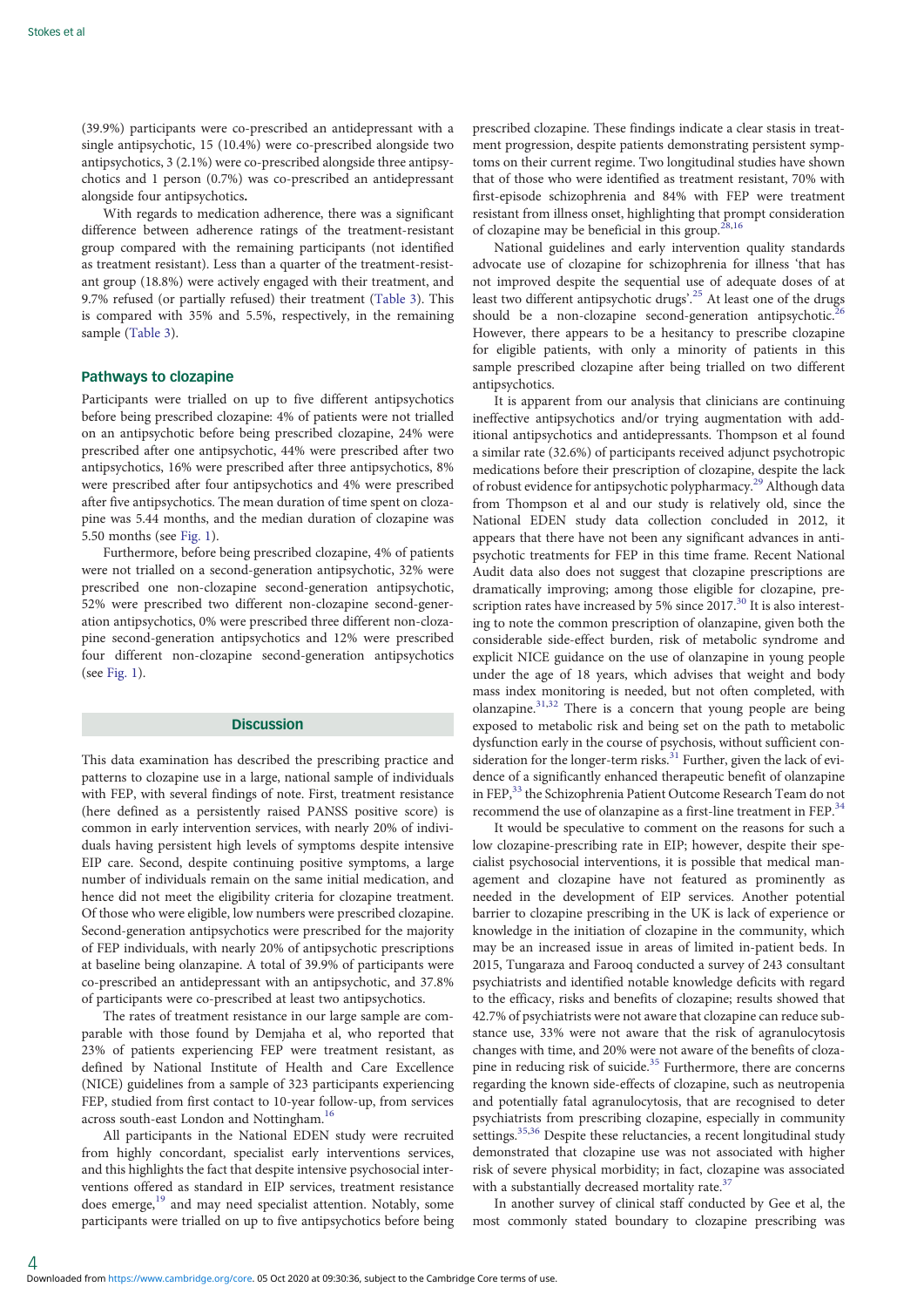<span id="page-4-0"></span>

Fig. 1 Pie charts showing the number of antipsychotics and second-generation antipsychotics prescribed before clozapine.

perceived concerns regarding patient adherence to blood monitoring.[38](#page-6-0) Furthermore, the same authors carried out semi-structured interviews of patients eligible for treatment with clozapine and 43.4% of participants said concerns over adverse effects of clozapine were considered sufficient grounds to refuse clozapine treatment, but blood testing was not a significant barrier.<sup>[39](#page-6-0)</sup> In addition, 49% of participants said they would refuse clozapine if it necessitated a hospital admission.[39](#page-6-0) Despite these findings, it is encouraging to note the efforts in the UK within a newly established, treatment refractory service for those with schizophrenia. The Treatment Review and Assessment Team, described by Beck et al, have provided an optimistic framework for prompt clozapine initiation and management in the community, with preliminary data showing 20 patients per year are initiated on clozapine, compared with 4 community initiations before the introduction of the service.  $^{\rm 40}$ 

The very limited use of clozapine in the National EDEN study sample shows that barriers to clozapine prescription exist even in specialist early psychosis services, and this would be in keeping with an audit of early intervention services by the Royal College of Psychiatrists, which found that less than half of patients who were eligible for clozapine had received the drug.<sup>[41](#page-6-0)</sup> Yet there is evidence to suggest that earlier clozapine prescribing may have benefit in patients experiencing FEP. Lieberman et al performed a 52-week, randomised controlled trial of clozapine versus chlorpromazine in treatment-naive patients with first-episode schizophrenia and found that participants prescribed clozapine showed greater symptom improvement and earlier remission compared with parti-cipants prescribed chlorpromazine.<sup>[42](#page-6-0)</sup> A follow-up study by Girgis et al looked at the 9-year outcomes and found that 26.3% of participants prescribed clozapine remained on the same treatment, in contrast to  $10\%$  of those prescribed chlorpromazine.<sup>4</sup> Sanz-Fuentenbro et al conducted a randomised trial of clozapine

versus risperidone in treatment-naïve patients with first-episode schizophrenia, with a significant improvement in negative symptom scores in the clozapine group. $44$  Agid et al investigated response to clozapine when utilised in a standardised treatment programme in FEP; patients received two trials with two different second-generation antipsychotics, followed by a trial of clozapine as early as 25 weeks into the start of their treatment. The results were highly significant as the group prescribed clozapine demonstrated significant decreases in symptom scores compared with those who refused clozapine.<sup>[45](#page-6-0)</sup> Finally, a recent retrospective study of 105 treatment-resistant patients prescribed clozapine showed the length of clozapine delay (time from diagnosis of treatment resistance to initiation of clozapine) was associated with outcome, with a delay of  $>2.8$  years having the largest effect.<sup>46</sup> This is interesting as it reflects the timescales observed in the critical period for psychosis literature.<sup>[6](#page-5-0)</sup>

One finding from our study was that several patients were chronically unwell, as demonstrated by persistently high PANSS scores, and yet were not eligible for clozapine by virtue of having only been prescribed one antipsychotic medication. This may reflect a lack of focus on the medication management of FEP or a lack of early recognition of poor prognosis. Although guidelines currently state that clozapine should be used as a third-line treatment, some authors have made a compelling argument to consider its use as a second-line treatment, in view of the fall-off in response to second-line antipsychotic therapy.<sup>11,47</sup> Indeed, in a recent largescale, three-phase trial of non-response to amisulpride in individuals with first-episode schizophrenia, Kahn et al demonstrated no added benefit to outcomes when switching to olanzapine, but concluded that greater symptomatic remission can be achieved by sequential administration of amisulpride and clozapine, providing rationale for the use of clozapine as a second-line treatment.<sup>33</sup>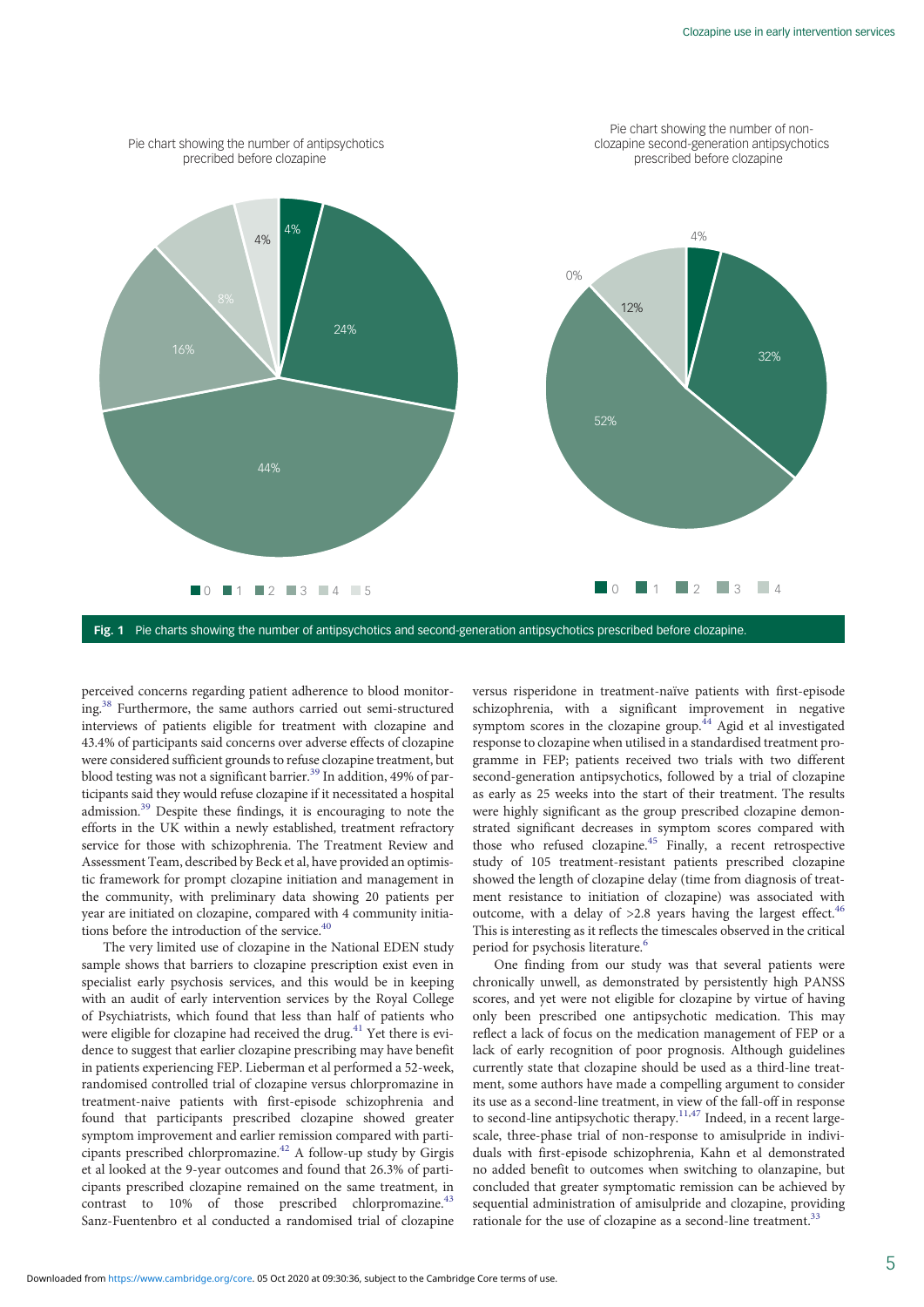<span id="page-5-0"></span>Taking into consideration the above literature, it is clear there is a strong emerging evidence base for the use of clozapine in FEP, and moving forward, it becomes a question of how to implement an effective action plan to break down the barriers to prescribing clozapine, and ensure that eligible patients receive this efficacious treatment. Improved patient education regarding clozapine, alongside offering clozapine in the community where appropriate, may improve patient uptake in the future. $39$ 

# Study strengths and limitations

There are strengths to this study, including the large sample of 1027 participants enrolled in a national cohort. The National EDEN study enrolled patients from early intervention services across England over a 12-month period, making the sample highly repre-sentative.<sup>[19](#page-6-0)</sup> There were robust data collection techniques at baseline, 6 months and 12 months. There are, however, recognised limitations, which include the relatively small number prescribed clozapine and our working definition of 'treatment resistance' in FEP. Treatment adherence was not controlled for during the determination of treatment resistance, so as to not exclude participants who were potentially most unwell and further reduce our sample size. As there was a significant difference in the adherence ratings between our treatment-resistant group and the remaining EDEN sample, it is possible that some individuals who were 'deemed' treatment resistant may not have met this criterion had they been adherent to their medication regime. $3-5$  There was a relatively short follow-up period of 12 months; given that the literature states that the average duration of illness before initiation of clozapine is years, rather than months, this may explain the relatively small number prescribed clozapine in the large sample. Recruitment for this study concluded in 2009, with the final 12-month follow-up completed by April 2010; therefore, it is possible that there has been a shift in prescribing practices in FEP services since this time, and replication of our findings would be warranted. ICD-10 diagnoses were only available at baseline; had this data been available at follow-up, it would have given an insight into change of diagnoses over the 12-month follow-up period. Finally, this data exploration did not investigate further contextual information, such as the rates of hospital admission and relapse, or qualitative data on the barriers to prescribing clozapine in early interventions services; this would be an area for future exploration.

In conclusion, our data shows that in comprehensive national FEP services, there were significant delays in commencement of clozapine treatment for potentially eligible patients. Antipsychotic medication was often not changed despite symptom persistence, and polypharmacy was more common than use of clozapine. This may reflect a missed opportunity to influence recovery during the significant 'critical period'. Strategies to rectify this issue may include the increased recognition of early treatment resistance as a target of therapy, including the development of definitions suitable for use in FEP services, clinical focus on the initiation of clozapine in the community, ongoing education of the benefits (including functional recovery and suicide prevention), and further emphasis on national standards for commencing clozapine in the community.<sup>23</sup>

**Imogen Stokes**, Birmingham Medical School, College of Medical and Dental Sciences, University of Birmingham[,](https://orcid.org/0000-0003-0031-7174) UK; Siân Lowri Griffiths (D, School of Psychology, Institute for Mental Health, University of Birmingham, UK; **Rowena Jones,** School of Psychology,<br>Institute for Mental Health, University of Birmingham; and Research and Innovation, Birmingham and Solihull Mental Health Foundation Trust, UK; Linda Everard, Research and Innovation, Birmingham and Solihull Mental Health Foundation Trust, UK; Peter B. Jones, University of Cambridge, UK; David Fowler, Department of Psychology, University of Sussex, UK; Joanne Hodgekins, Norwich Medical School, University of East Anglia, UK; Tim Amos, University of Bristol, UK; Nick Freemantle, Institute of Clinical Trials & Methodology, University College London, UK; Vimal Sharma, Faculty of Health and Social Care, University of Chester, UK; Max Marshall, Lancashire Care NHS Foundation Trust, UK; Swaran P. Singh, Birmingham Early Intervention Service,

6

Birmingham Women's and Children's NHS Trust, UK; Max Birchwood, University of Warwick, UK; Rachel Upthegrove (D), Birmingham Medical School, College of Medical and Dental Sciences, University of Birmingham; School of Psychology, Institute for Mental Health, University of Birmingham; Birmingham Early Intervention Service, Birmingham Women's and Children's NHS Trust, UK

Correspondence: Dr Siân Lowri Griffiths. Email: [s.l.griffiths@bham.ac.uk](mailto:s.l.griffiths@bham.ac.uk)

First received 23 Mar 2020, final revision 28 Jul 2020, accepted 6 Aug 2020

#### Data availability

The corresponding and senior authors had full access to study data and had final responsibility for the decision to submit for publication. The data that support the findings of this study are available on request from the corresponding author. The data are not publicly available because of privacy or ethical restrictions.

#### Acknowledgements

We thank the participants of the National EDEN study and the UK Clinical Research Network for study support.

#### Author contributions

M.B. was the Chief Investigator (CI) and grant holder. L.E., P.B.J., D.F., T.A., N.F., J.H., V.S., S.P.S. and M.M. contributed to the study design and execution. The data were analysed by I.S., S.L.G. and R.U. I.S., S.L.G., R.U. and R.J. drafted the manuscript, with further input from M.B. I.S. and S.L. G. contributed jointly to the manuscript. All authors provided comments on the manuscripts and approved the final version.

# Funding

The National EDEN study was funded by the National Institute of Health Research (NIHR) under the Programme Grants for Applied Research Programme (RP-PG-0109-10074). Birmingham and Solihull NHS Foundation Trust acted as study sponsor. M.B. and S.P.S are partially funded by the National Institute for Health Research through the Applied Research Collaboration (ARC) West Midlands. P.B.J. is partially funded by the NIHR ARC East of England. The views expressed are those of the author(s) and not necessarily those of the NIHR or the Department of Health and Social Care.

# Declaration of interest

R.U. reports grants from Medical Research Council, National Institute for Health Research: Health Technology Assessment and European Commission – Research: The Seventh Framework Programme, and personal fees from Sunovion, outside the submitted work. There are no other author interests to declare.

ICMJE forms are in the supplementary material, available online at [http://doi.org/10.1192/bjo.](http://doi.org/10.1192/bjo.2020.89) [2020.89](http://doi.org/10.1192/bjo.2020.89)

## References

- 1 Revier CJ, Reininghaus U, Dutta R, Fearon P, Murray RM, Doody GA, et al. Tenyear outcomes of first-episode psychoses in the MRC ÆSOP-10 study. J Nerv Ment Dis 2015; 203: 379.
- 2 Lally J, Ajnakina O, Stubbs B, Cullinane M, Murphy KC, Gaughran F, et al. Remission and recovery from first-episode psychosis in adults: systematic review and meta-analysis of long-term outcome studies. Br J Psychiatry 2017; 211: 350–8.
- 3 Zipursky RB, Menezes NM, Streiner DL. Risk of symptom recurrence with medication discontinuation in first-episode psychosis: a systematic review. Schizophr Res 2014; 152: 408–14.
- 4 Alvarez-Jimenez M, O'Donoghue B, Thompson A, Gleeson JF, Bendall S, Gonzalez-Blanch C, et al. Beyond clinical remission in first episode psychosis: thoughts on antipsychotic maintenance vs. guided discontinuation in the functional recovery era. CNS Drugs 2016; 30: 357–68.
- 5 Taylor M, Jauhar S. Are we getting any better at staying better? The long view on relapse and recovery in first episode nonaffective psychosis and schizophrenia. Ther Adv Psychopharmacol 2019; 9: 2045125319870033.
- 6 Birchwood M, Todd P, Jackson C. Early intervention in psychosis: the critical period hypothesis. Br J Psychiatry 1998; 172: 53–9.
- 7 McGorry PD, Killackey E, Yung A. Early intervention in psychosis: concepts, evidence and future directions. World Psychiatry 2008; 7: 148–56.
- 8 Birchwood M, MacMillan F. Early intervention in schizophrenia. Aust N Z J Psychiatry 1993; 27: 374–8.
- 9 Craig TK, Garety P, Power P, Rahaman N, Colbert S, Fornells-Ambrojo M, et al. The Lambeth Early Onset (LEO) team: randomised controlled trial of the effectiveness of specialised care for early psychosis. BMJ 2004; 329: 1067.